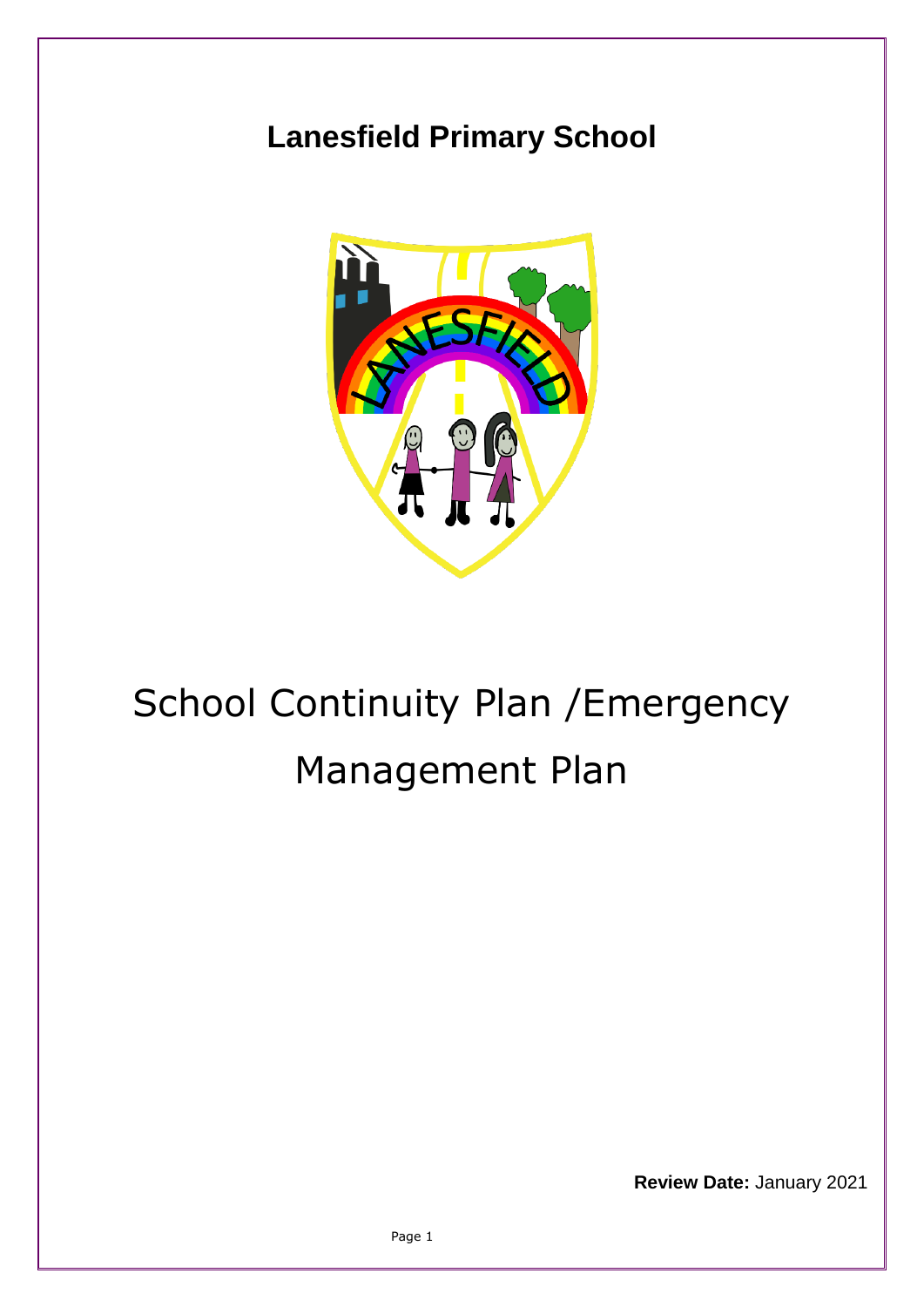# Lanesfield Primary School School Continuity Plan /Emergency Management Plan

## **Contents**

## Subject Area

| The 'Local Authority Support Team'<br>2               |  |  |  |
|-------------------------------------------------------|--|--|--|
| $\mathcal{P}$<br>Emergency Action Lists for Key Staff |  |  |  |
| 2<br>Mrs Zoe Rollinson or Mr Paul Parker-Musgrove     |  |  |  |
| 3<br>Schools on site Co-ordinator<br>$\bullet$        |  |  |  |
|                                                       |  |  |  |
| Appendices                                            |  |  |  |
| Media Interview: Points to Note<br>10                 |  |  |  |
| Contact list<br>11                                    |  |  |  |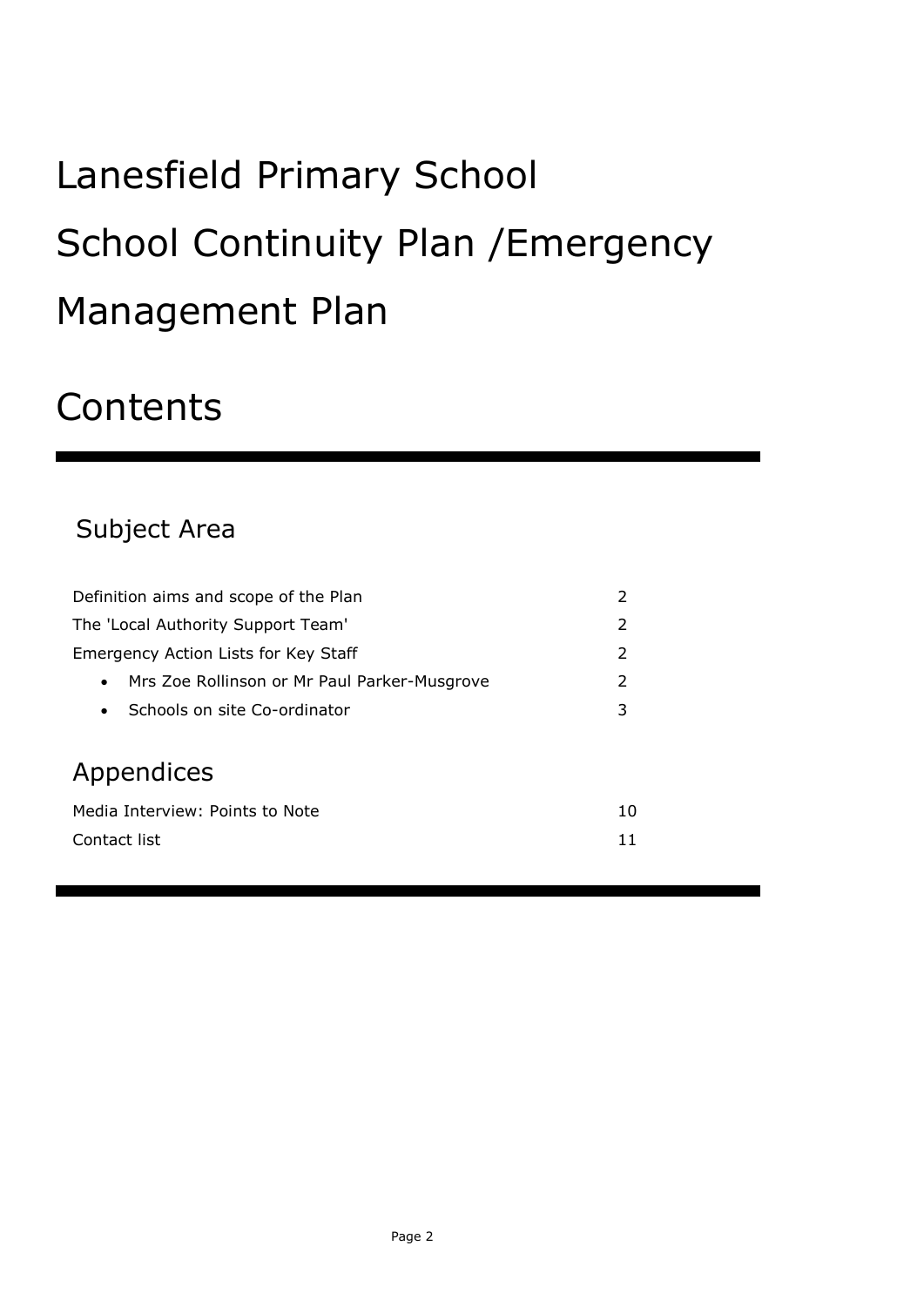## Definition

'An event – or events – usually sudden, which involve experiencing significant personal distress, to a level which potentially overwhelms normal responses and procedures and which is likely to have emotional and organisational consequences.

## AIMS

**To:-**

- 1. Create an awareness of the need for planned arrangements to be made.
- 2. Provide re-assurance of the practical help that is available from the Local Authority and other agencies, at short notice.
- 3. Recommend the need for each school to develop complementary emergency arrangements, in line with the enclosed draft plan.
- 4. Pass on advice based upon previous experiences.
- 5. Give guidance on other source of information and help.

## SCOPE OF THE PLAN

#### **In School**

- A deliberate act of violence, such as the use of a knife or firearm
- A school fire or laboratory explosion
- A pupil or teacher being taken hostage
- The destruction or serious vandalising of part of the school

#### **Outside School**

- The death of a pupil or member of staff through natural causes or accidents
- A transport-related accident involving pupils and/or members of staff
- A more widespread disaster in the community
- Death or injuries on school journeys or excursions
- Civil disturbances and terrorism

In respect of school trips and visits guidance is available from the DfES good practice guide Health & Safety of Pupils on Educational Visits.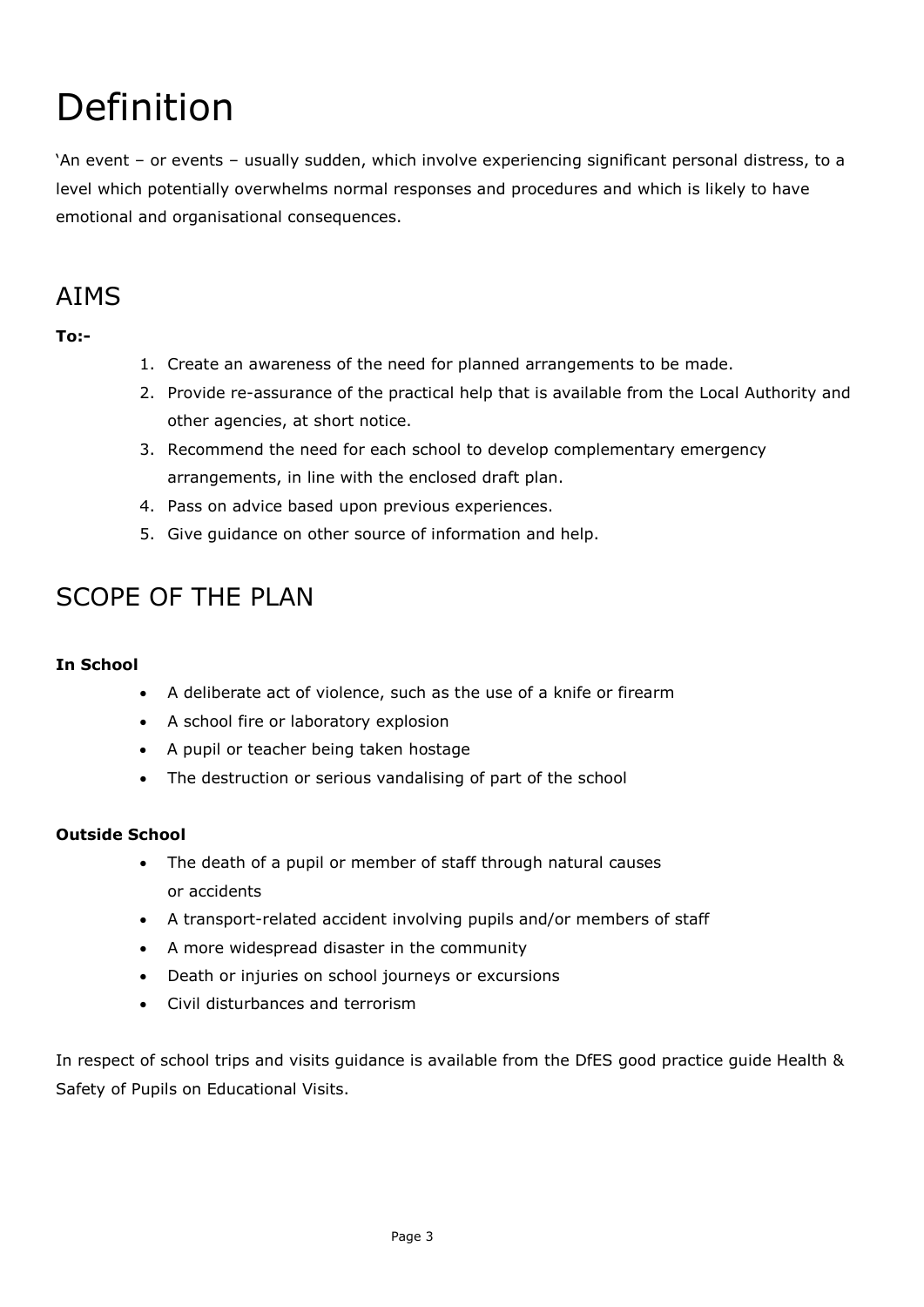## The Local Authority Support Team Activation

#### **In the event of a School related emergency the proposed arrangement is outlined here:**

#### **INCIDENT OCCURS**

Mrs Rollinson or Site Manager is notified

#### Mrs Rollinson or Site Manager **rings:**

Emma Bennett Director of Education Office Hour 01902 554100

Requesting LEA help

#### **OUT OF OFFICE HOURS** 01902552999

Central Control Contacts a

#### '**LEA EMERGENCY SUPPORT TEAM**'

#### **The Senior Officer Activated:**

- Establishes contact with the Mrs Zoe Rollinson or Mr Paul Parker-Musgrove
- Activates 'First Response Officers' as per contact list, to attend the school (e.g. Communications

Experts, Public Relations and an LEA Team Co-ordinator.)

### **LEA Team Co-ordinator**

- Puts Support Team Officers on Standby
- Attends site
- Mobilises Supports Team Officers as required

#### **Senior Officer**

Attends site to:

- Assist/advise Headteacher/ Nominee
- Determines full needs
- Takes action accordingly

### **Headteacher or Site Manager**

- Nominates on-site Coordinator
- Identifies on-site facilities
- Mobilises on-site Team (if appropriate)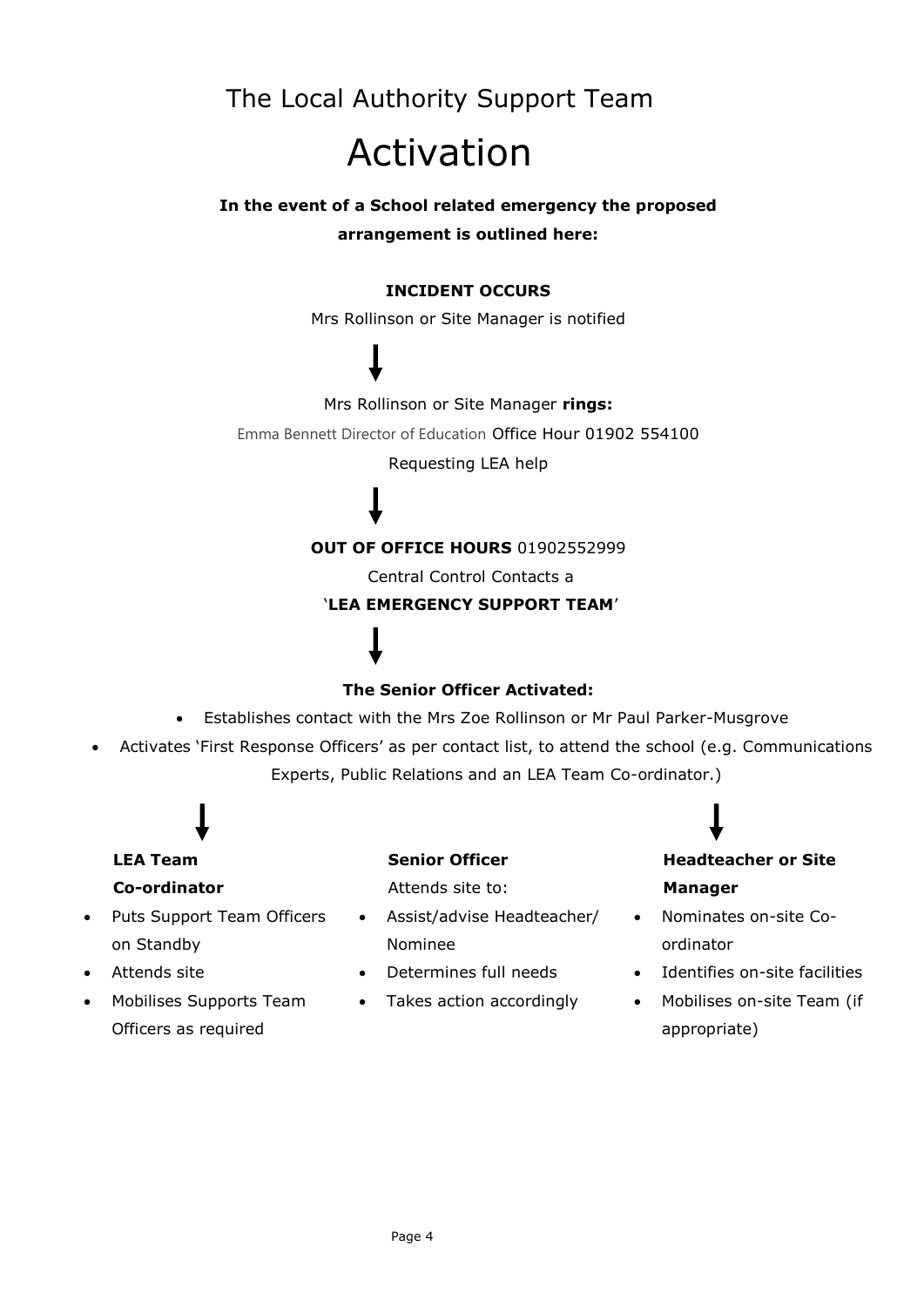## Emergency Action List

### ACTION BY:- Mrs Z Rollinson

## Stage 1 - Initial Actions

- Open and continue to maintain, a personal log of all factual information received, actions taken, and the time of those events.
- Make every attempt to clarify exactly what has happened.
- Then consider whether Incident requires involvement of 'Local Authority Support Team' NB it is requested that initial contact be always made with the Local Authority in emergencies in case they have wider significance.
- If so, contact one of the single point contact numbers listed on page 11.
- Establish whom they will contact. Check this includes the Education Committee Chair.

#### **If during term time**

 Unless there is overwhelming pressure, avoid closing the school & endeavour to maintain normal routines & timetables.

#### **The School would continue operating as normally as possible during a pandemic, but would plan for much higher than usual levels of staff absence.**

- Children are highly efficient 'spreaders' of respiratory infections; when more is known about the nature of a pandemic strain of virus, the Government may advise schools to close.
- The School would, therefore, plan both for remaining open during a pandemic and for possible closure.
- Wherever possible, the school would remain open to full-time pupils, even in the event of the School being closed to pupils in Nursery.
- If the School were to close to pupils, staff should come into School as normal, unless ill.
- If Government advice stated that schools should close, the Head teacher would take the final decision on whether to close the School.
- If the School remained open during a pandemic, it would be ensured that: sick pupils are separated from other pupils (and minimise their contact with staff) until one could get him or her home or collected by parents, systems would be in place to minimise the spread of infection, e.g. hand-washing, disposal of tissues, disinfectant on door handles etc.
- Any staff or pupils showing signs of infection would be sent home as soon as possible. Flulike symptoms include the sudden onset of fever, headache, muscle pains and feeling ill, with or without sore throat, cough or difficulty breathing.
- The School would provide any information requested by the local health authority or other Government agency.
- In the event of low staffing, the school will consider combining classes together, calling upon the support of the level 3 support staff and senior leadership team and utilising the space within the hall to accommodate the higher ratio of children to staff.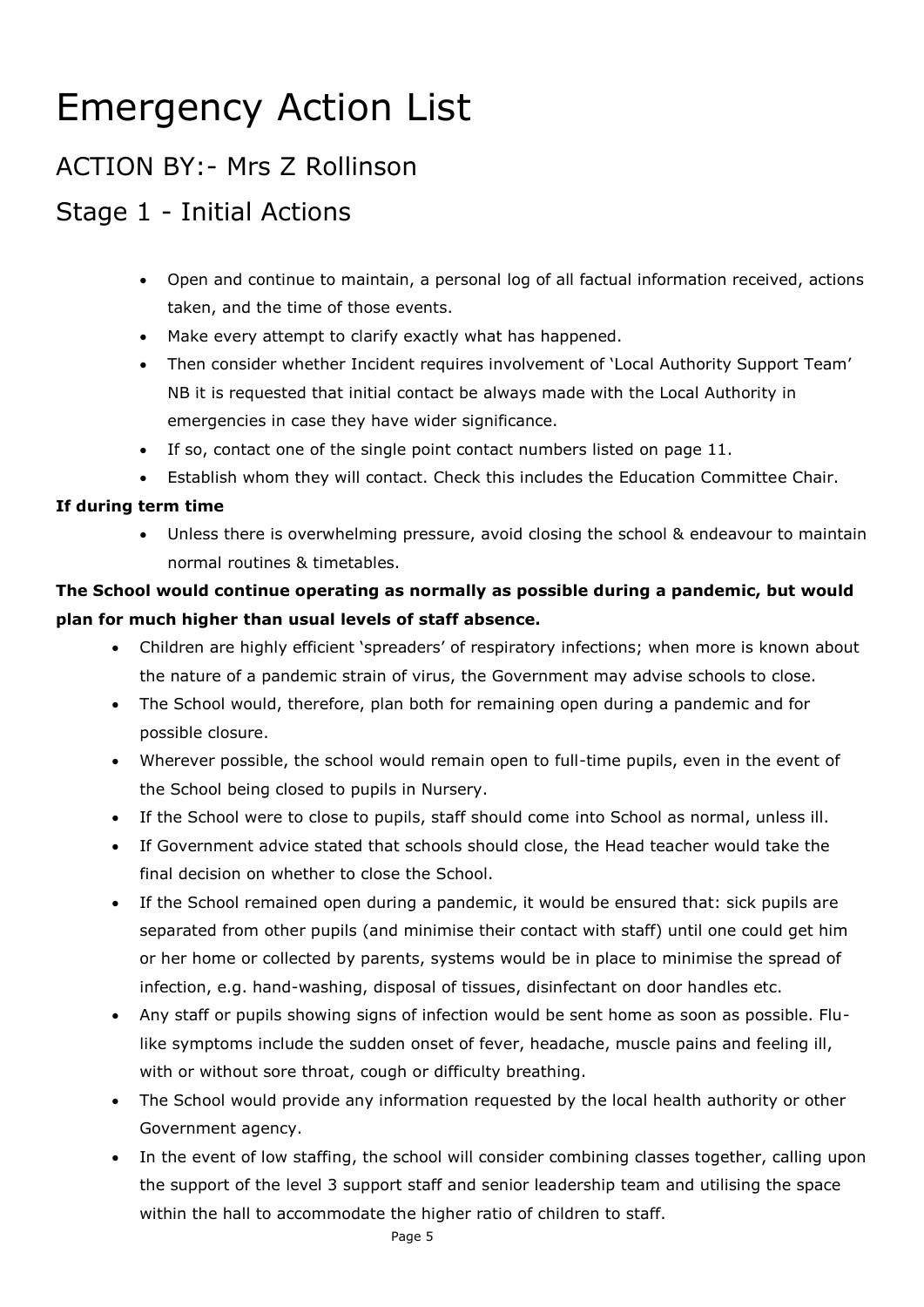#### **Please see below a link to Government guidance:**

https://www.gov.uk/guidance/emergencies-and-severe-weather-schools-and-early-yearssettings#contents

#### **If outside term time (or outside school hours)**

- Arrange for:
	- o The Site Manager is to open certain parts of the school as appropriate and to be available (and responsive) to requests.
	- o Immediate School Administration support.
- Think about what you are wearing when you go into school, in case you are unavoidably drawn into a TV interview.
- If the Incident does attract Media attention, you are likely to be inundated with requests for interviews and statements. Try to postpone Media comment until after the LA's PR Officer arrived (who will be part of the 'Local Authority Support Team'). If you cannot, see Appendix 2 for some key points to remember.

**NB:** It is especially important that if names of those who may have been involved in the incident are known DO NOT release – or confirm – them to anyone, before those identities are formally agreed and parents are informed.

- If deputising for the Headteacher, try if possible to contact and brief him/her.
- Inform Chair of Governors
	- o of Incident and, if appropriate, of involvement of 'Local Authority Support Team'.
	- o they should standby to be available for interview by the Media.
- Call in the designated staff members to form the 'School Emergency Management Team', and nominate one as the On-Site Coordinator to oversee that Team on your behalf.
- Be prepared to receive many telephone calls.
- Recognize the relevance of multi-cultural and multi-faith factors in the response.

### Stage 2 – Once established

Brief Staff Member acting as On-Site Co-ordinator to oversee the following:-

- If 'Local Authority Support Team' has been activated, arrange for On-Site facilities for the Team.
- Agree appropriate identification of staff by using badges
- Expect to see identification of Local Authority Support Team Officers.
- Set up arrangements to manage visitors arrange for their names to be recorded.
- Set up arrangements to enable accurate information to flow into and out of the school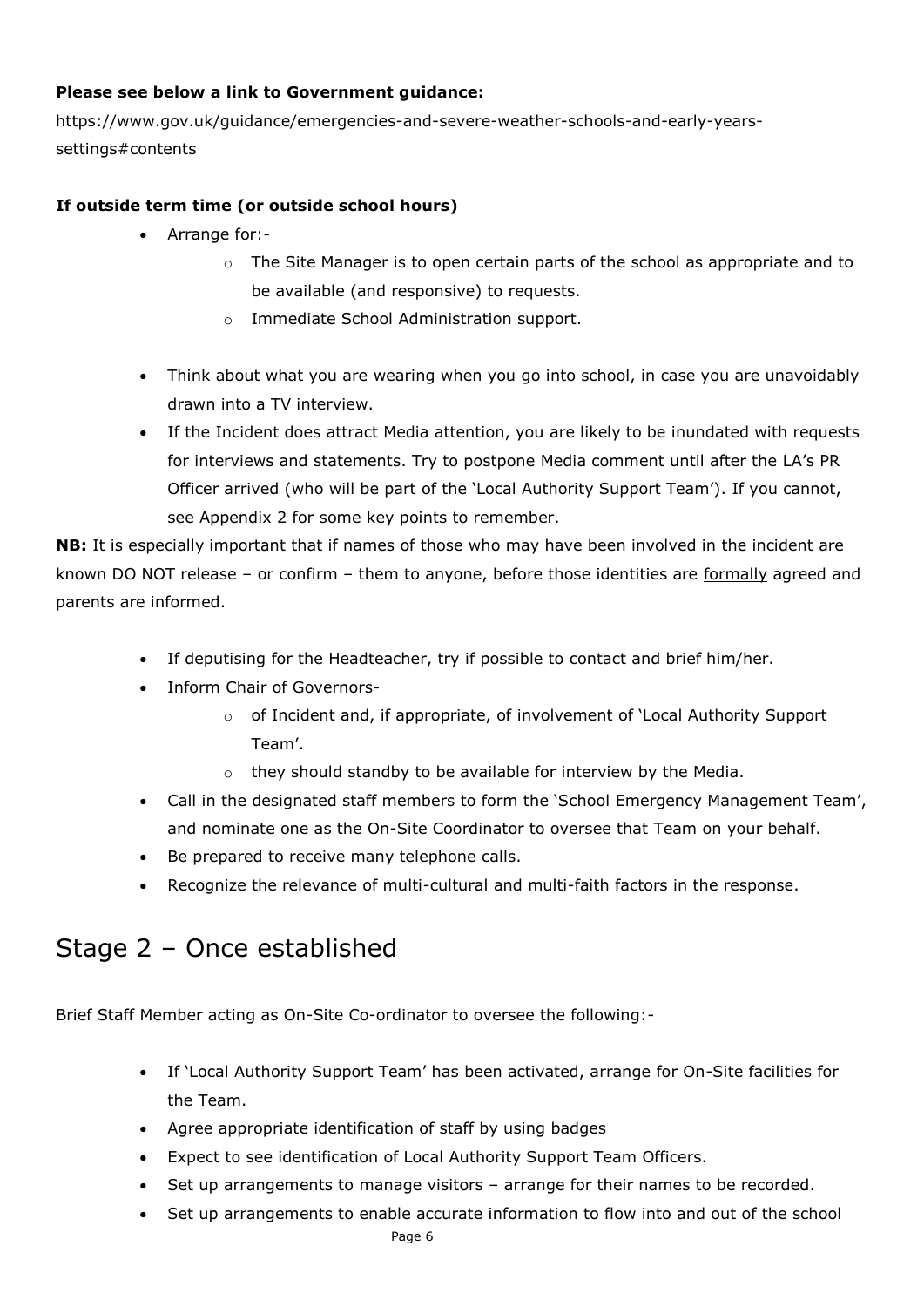and for telephones calls, by ensuring –

- $\circ$  sufficient help is available to answer the many calls that could be received (The Local Authority Support Team will be able to assist with a 'Help-Line')
- o staff maintain records of all calls received
- o brief, but up-to-date prepared statements are available to staff answering phones
- o media calls are directed to the LA's PR officer
- o care is taken when answering telephone calls
- $\circ$  an independent telephone is made available for outgoing calls only a mobile phone can be useful – but remember such messages can be readily intercepted
- o telephone staff are reminded that some calls could be bogus
- $\bullet$  To arrange for <u>all</u> staff not just teaching staff to be called in and, if necessary, briefed at an early stage. (Subsequent briefings say 2 x per day for 10 minutes, should be arranged.
- To be aware of how colleagues are coping
- To arrange for all pupils to be told, in simple terms, at an early stage (ideally in small groups and initially by class teachers, wherever possible).
- To brief Team to discourage staff and pupils from speaking to the Media.
- To arrange, if appropriate, for Team members to each have a copy of the Next-of-Kin List.

#### **Parents:**

- If pupils are involved, the contacting of parents will be an important early task (remember if it is a major Incident, the parents may well have already heard). It may be appropriate to ask the parents to come to the school for a briefing and support. This will need to be done with the utmost care.
- Maintain regular contact with parents.
- If Incident away from school seek Police advice whether parents should travel to the scene, or whether children should be taken home.

#### **Staff:**

- Remember to have regular breaks, and advise others to do so.
- Maintain regular contact with staff (Teachers and office staff). Make a point of seeing that all staff involved know each other's roles & responsibilities.
- Always try to think of something positive to say to staff & respond positively to ideas and suggestions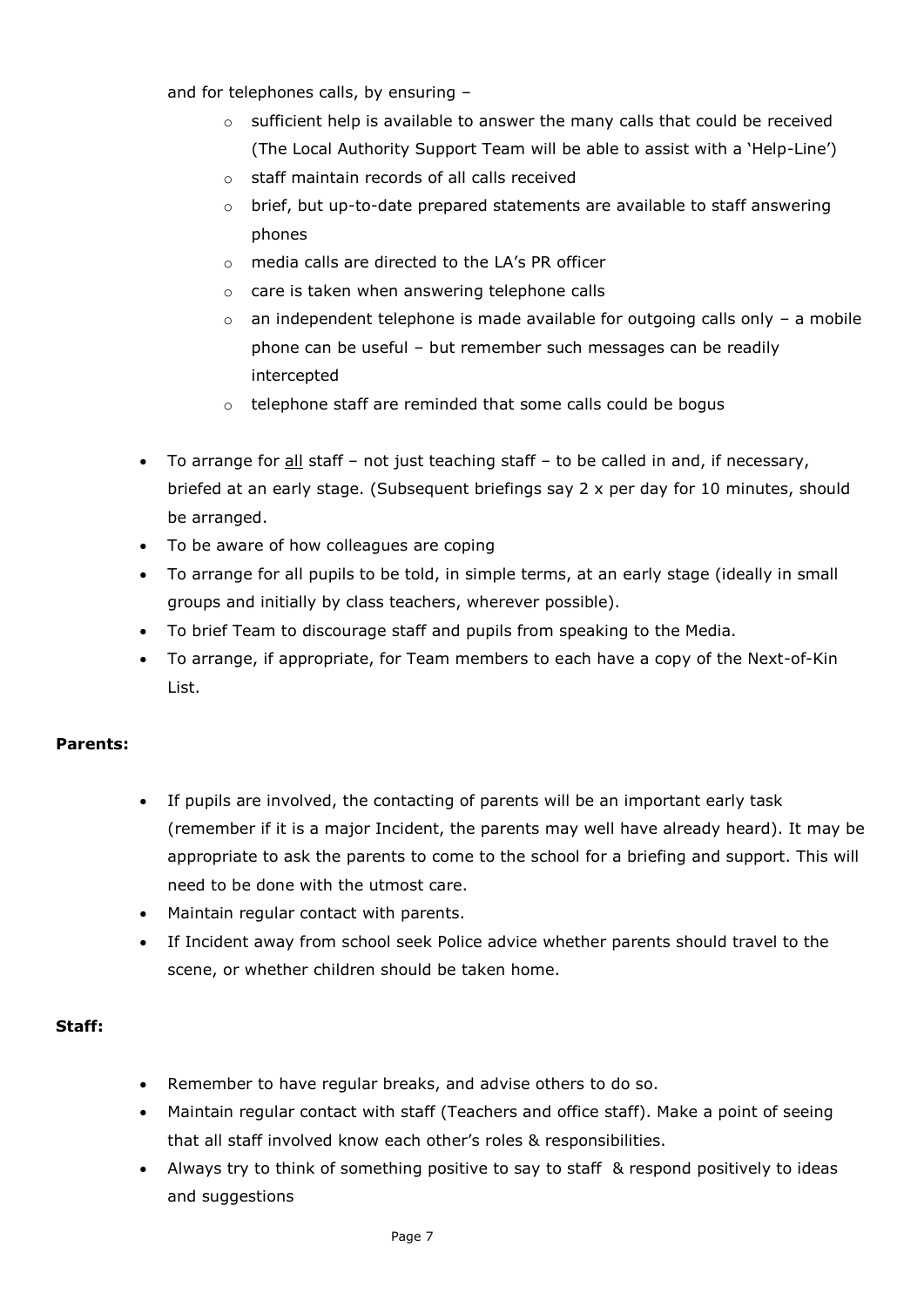- Be available to see staff when required.
- Remember some members of staff may be so affected, that they will not be able to help in supporting children
- Recognise also that if the burden of dealing with the situation falls disproportionately on a small number of staff, they too could need professional support.
- If Incident is away from school, try to dissuade shocked staff from driving parents to the scene.

#### **'Local Authority Support Team'**

 Maintain liaison with 'Local Authority Support Team' Senior Officer for duration of Incident.

### Stage 3 – Period following the close of the incident

- When appropriate, seek advice from 'Local Authority Support Team' and local clergy contact on special assemblies/funeral/memorial services.
- Prepare joint report with named Senior Officer, for Director of Education.
- Arrange for a member of staff to make contact with any pupils either at home or in hospital.
- Make sensitive arrangements for the return to school (as appropriate).

### Stage 4 – Longer term issues

The effects of some Incidents can continue for years. Thought will need to be given to:-

- Work with Staff to monitor pupils informally
- Clarify procedures for referring pupils for individual help
- Be aware that some Staff may also need help in the longer term.
- Recognise and if appropriate, marking anniversaries
- Remember to make any new staff aware of which pupils were affected and how they were affected.
- Remember that legal processes, inquiries and even news stories may bring back distressing memories and cause temporary upset within the school.
- Remember if the Incident does attract Media attention, it is likely that interest will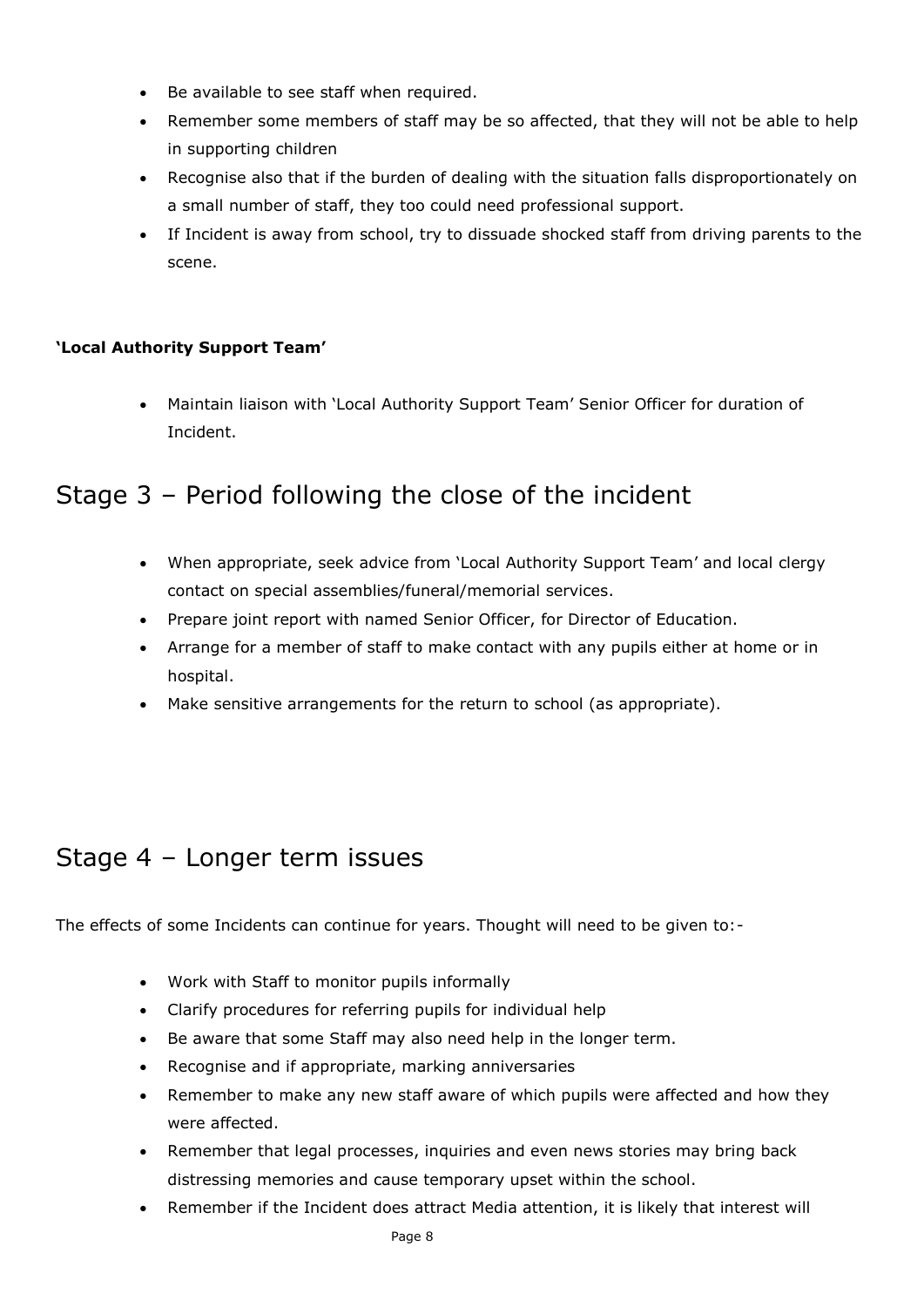continue for many weeks.

## Emergency action list

## ACTION BY:- EMERGENCY MANAGEMENT TEAM

## Stage 1 – Initial Actions

- Obtain full facts of Incident from Mrs Zoe Rollinson
- Open and continue to maintain a personal log of information received, actions taken and the time of those events
- Assist, where appropriate, in assessing the emotional needs of the staff and pupils. Coordinate rapid action to sensitively inform staff and pupils to provide appropriate support
- Assist class teachers who will undertake classroom briefings
- Arrange special groups for very distressed pupils.

## Stage 2 – Once Established

- Under guidance from School On-Site Co-ordinator, assist Mrs Zoe Rollinson or Mr Paul Parker-Musgrove
- Work with LA Support Team the Mrs Zoe Rollinson or Mr Paul Parker-Musgrove and School On-Site Co-ordinator as directed.

### Stage 3 – Period Following Close of the Incident

• As above

#### **This team should comprise: Up to 4 senior members of staff, together with office staff.**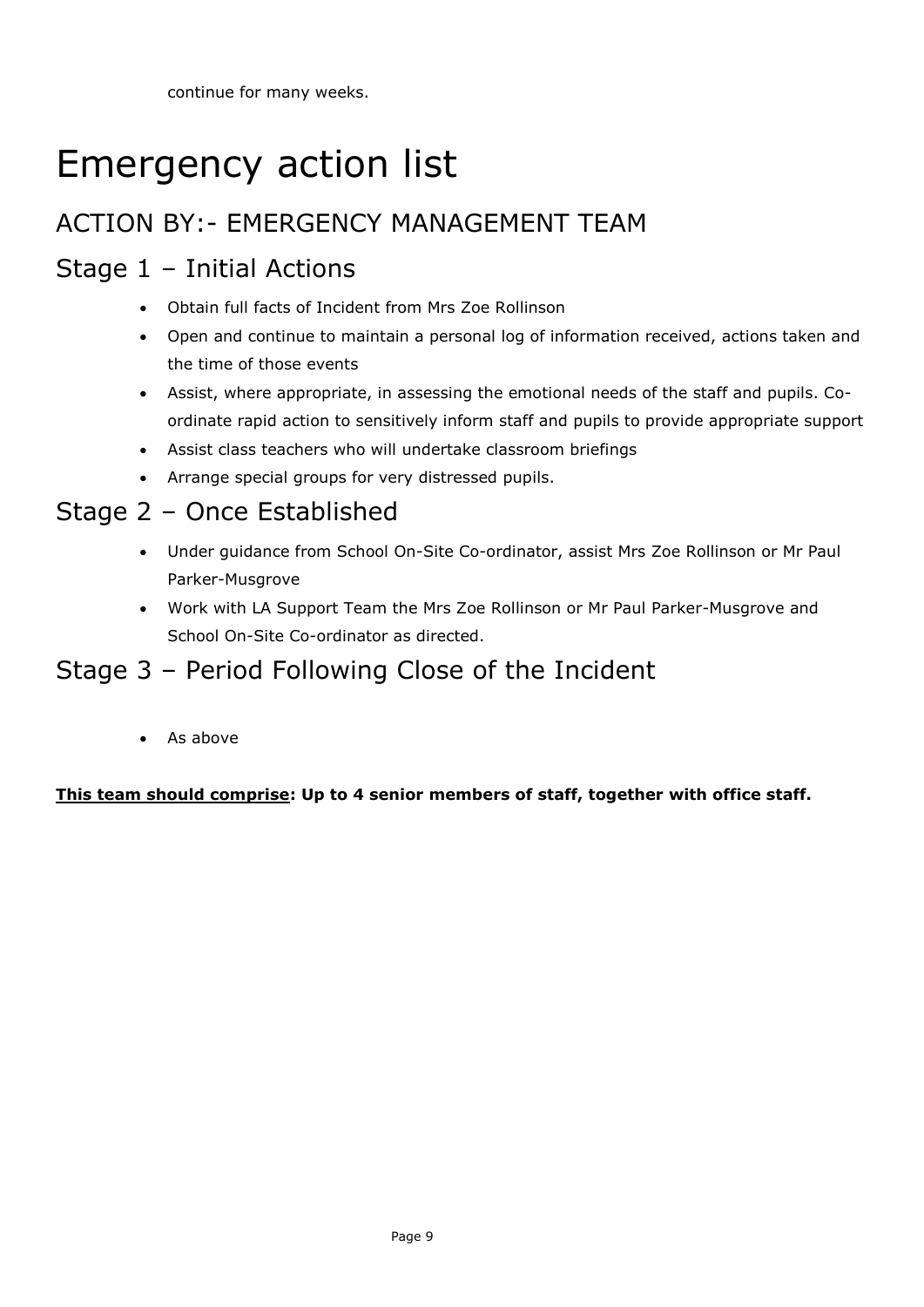## Emergency action list

## ACTION BY:- ADMINISTRATIVE ASSISTANTS Stage 1 – Initial Actions

#### Obtain full facts of Incident from Headteacher

- Open and continue to maintain a personal log of information received, actions taken and the time of those events
- If coming in from home, remember to bring useful items, such as any keys needed.

### Stage 2 – Once established

- Under guidance from School On-Site Co-ordinator, assist the Headteacher (or Nominee)
- Work with LA Support Team the Headteacher (or Nominee) and School On-Site Coordinator as directed.
- Remember the School Office is likely to be the first point of contact for visitors, so exercise caution in making comments
- Concerning incoming telephone calls
	- o take especial care when answering telephone calls early on
	- o maintain a record of calls received
	- o only give out information from prepared statements that will be made available
	- o remember that some calls could be bogus

### Stage 3 – Period Following Close of the Incident

• As above